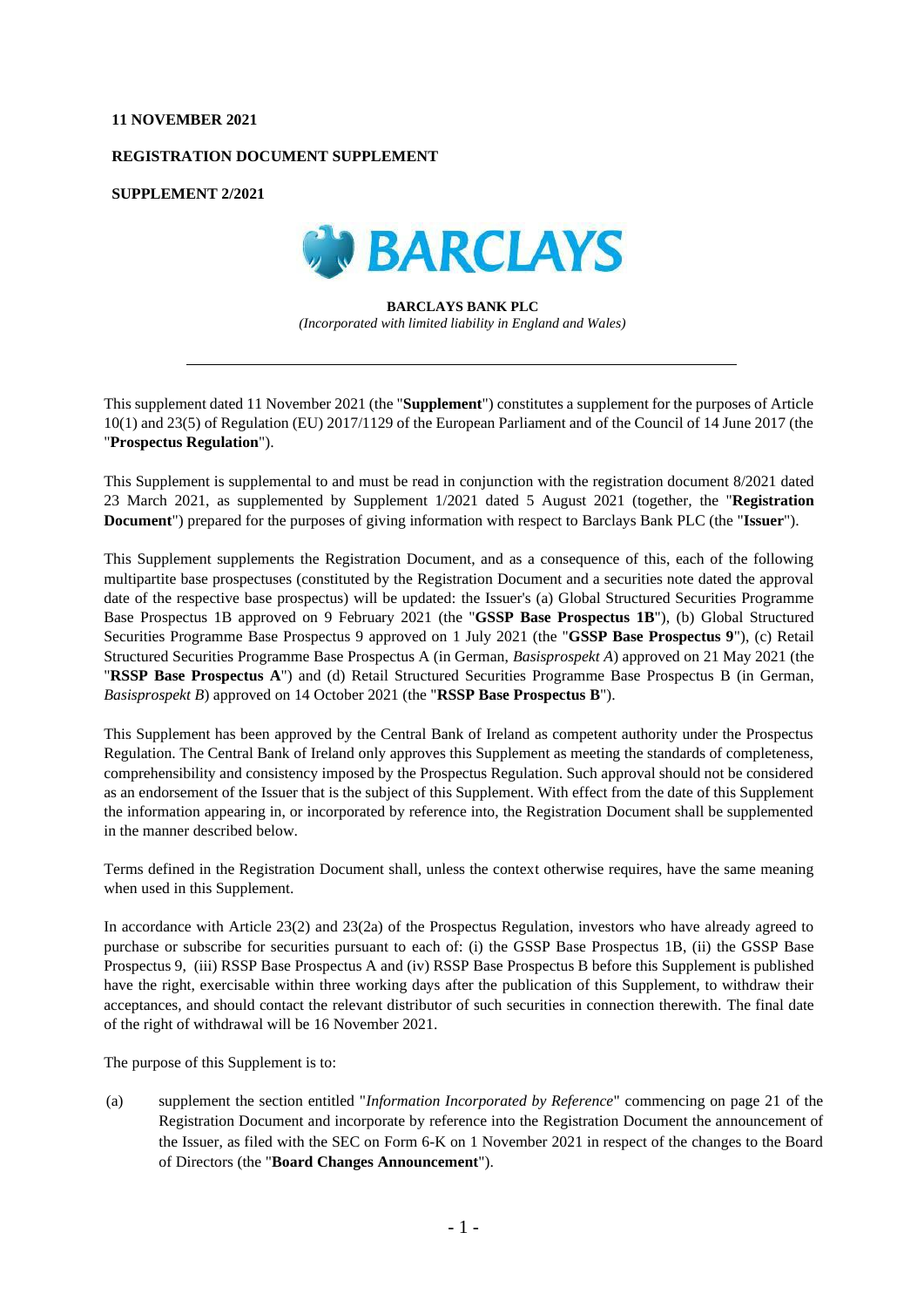The Board Changes Announcement has been filed with the Central Bank of Ireland and shall be deemed to be incorporated in, and form part of, the Registration Document as supplemented by this Supplement. The Board Changes Announcement may be inspected (i) during normal business hours at Barclays Treasury, 1 Churchill Place, London, E14 5HP, United Kingdom and at the specified office of the Principal Paying Agent, at One Canada Square, London, E14 5AL, United Kingdom during the life of the Registration Document; and (ii) [https://otp.tools.investis.com/clients/us/barclays/SEC/sec](https://otp.tools.investis.com/clients/us/barclays/SEC/sec-outline.aspx?FilingId=15315926&Cik=0000312070&PaperOnly=0&HasOriginal=1)[outline.aspx?FilingId=15315926&Cik=0000312070&PaperOnly=0&HasOriginal=1.](https://otp.tools.investis.com/clients/us/barclays/SEC/sec-outline.aspx?FilingId=15315926&Cik=0000312070&PaperOnly=0&HasOriginal=1)

The Board Changes Announcement has also been filed with the SEC and is available in electronic form on the SEC's at a set of  $SEC$ 's at a set of  $SEC$ 's a set of  $SEC$ 's a set of  $SEC$ 's a set of  $SEC$ 's a set of  $SEC$ 's a set of  $SE$ [https://www.sec.gov/Archives/edgar/data/0000312069/000165495421011543/a8709q.htm;](https://www.sec.gov/Archives/edgar/data/0000312069/000165495421011543/a8709q.htm)

(b) amend the sub-section entitled "*Directors*" under the section entitled "*The Issuer, the Barclays Bank Group and the Group*" commencing on page 23 of the Registration Document by replacing it with the following updated information:

| "Name                   | $Function(s)$ within the Issuer                           | Principal outside activities                                                                                                                                                                                                                                                                                                      |  |
|-------------------------|-----------------------------------------------------------|-----------------------------------------------------------------------------------------------------------------------------------------------------------------------------------------------------------------------------------------------------------------------------------------------------------------------------------|--|
| Nigel Higgins           | Chairman and Non-Executive<br>Director                    | Group Chairman and Non-Executive Director,<br>Barclays PLC; Chairman, Sadler's Wells; Non-<br>Executive Director, Tetra Laval Group                                                                                                                                                                                               |  |
| C.S.<br>Venkatakrishnan | Chief Executive Officer* and<br><b>Executive Director</b> | Group Chief Executive Officer* and Executive<br>Director, Barclays PLC                                                                                                                                                                                                                                                            |  |
| Tushar Morzaria         | <b>Executive Director</b>                                 | Group Finance Director and Executive<br>Director, Barclays PLC; Non-Executive<br>Director, BP p.l.c.; Member, 100 Group Main<br>Committee; Chair, Sterling Risk Free<br><b>Reference Rates Working Group</b>                                                                                                                      |  |
| Michael Ashley          | Non-Executive Director                                    | Non-Executive Director, Barclays PLC; Non-<br><b>Executive Director, Barclays Capital Securities</b><br>Limited; Member, Cabinet Office Board;<br>Member, International Ethics Standards Board<br>for Accountants; Member, ICAEW Ethics<br>Standards Committee; Treasurer, The Scout<br>Association; Member, UK Endorsement Board |  |
| Tim Breedon             | Non-Executive Director                                    | Non-Executive Director, Barclays PLC; Chair,<br>Barclays Bank Ireland PLC; Non-Executive<br>Director, Barclays Capital Securities Limited;<br>Chairman, Apax Global Alpha Limited; Non-<br>Executive Director, Quilter PLC                                                                                                        |  |
| Mohamed A. El-<br>Erian | Non-Executive Director                                    | Non-Executive Director, Barclays PLC; Lead<br>Independent Director, Under Armour Inc.;<br>Chief Economic Advisor, Allianz SE;<br>Chairman, Gramercy Funds Management;<br>Senior Advisor, Investcorp Bank BSC;<br>President, Queens' College, Cambridge<br>University                                                              |  |
| Dawn<br>Fitzpatrick     | Non-Executive Director                                    | Non-Executive Director, Barclays PLC; Non-<br>Executive Director, Barclays Capital Securities<br>Limited; Chief Executive Officer and Chief<br>Investment Officer, Soros Fund Management<br>LLC; Member, The New York Federal<br>Reserve's Investor Advisory Committee on<br>Financial Markets; Member, Advisory Board            |  |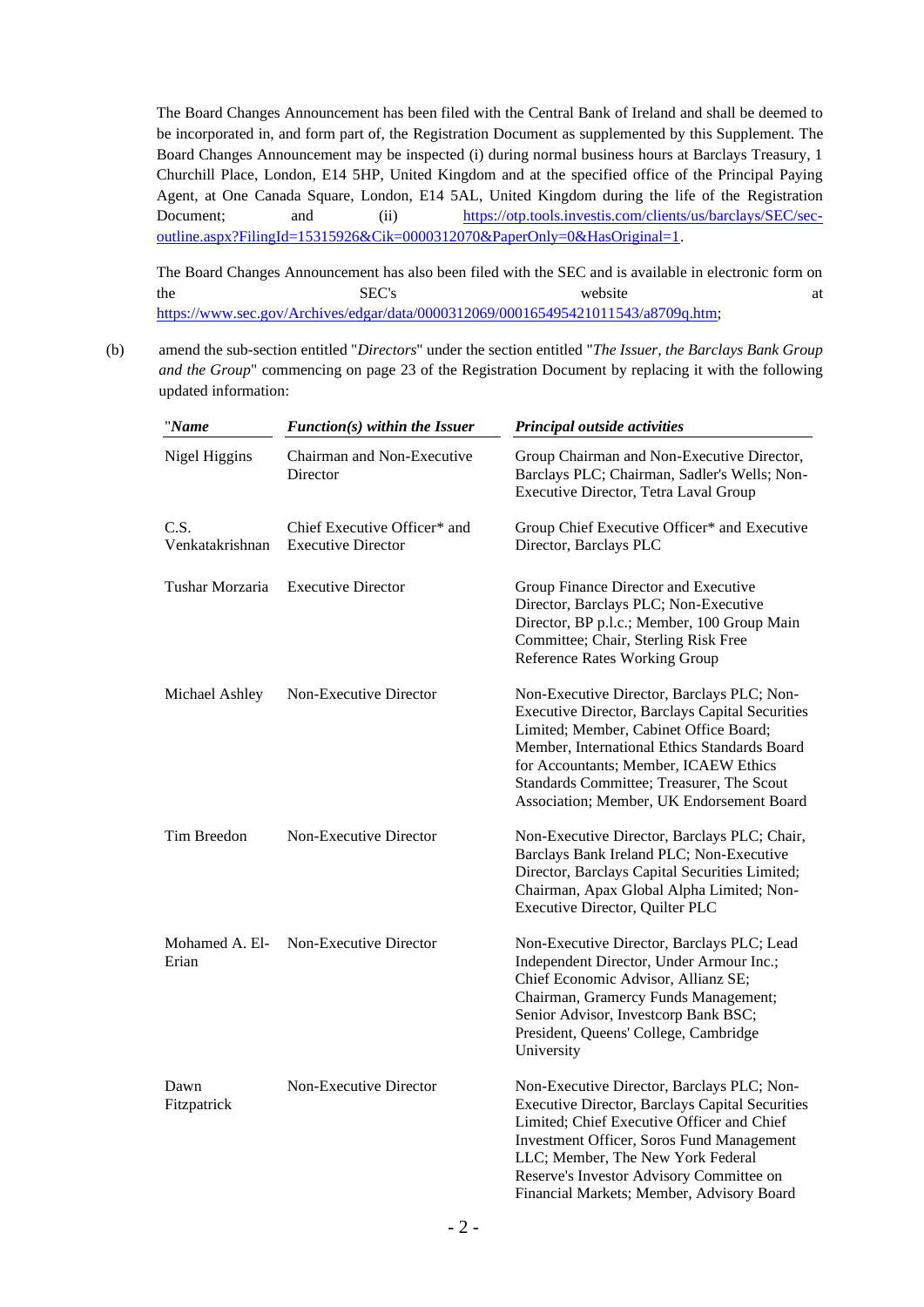|                     |                        | and Investment Committee of the Open<br>Society Foundations' Economic Justice<br>Programme; Member of Advisory Council,<br>The Bretton Woods Committee                                      |
|---------------------|------------------------|---------------------------------------------------------------------------------------------------------------------------------------------------------------------------------------------|
| Mary Francis        | Non-Executive Director | Non-Executive Director, Barclays PLC; Senior<br>Independent Director, PensionBee Ltd;<br>Member of Advisory Panel, The Institute of<br>Business Ethics; Member, UK Takeover<br>Appeal Board |
| Diane<br>Schueneman | Non-Executive Director | Non-Executive Director, Barclays PLC; Non-<br>Executive Director, Barclays US LLC; Chair,<br><b>Barclays Execution Services Limited</b>                                                     |

\_\_\_\_\_\_\_\_\_\_\_\_\_\_\_\_\_\_\_ \* This appointment is subject to regulatory approval.

; and

(c) replace the section entitled "Appendix" on pages 27 to 29 of the Registration Document with the following:

# "**APPENDIX**

*This appendix to the Registration Document (the "Appendix") has been prepared for the purposes of Article 26(4) of the Prospectus Regulation. This Appendix is to be read as an introduction to the Registration Document.* 

*Any decision to invest in debt or derivatives securities of the Issuer should be based on a consideration of the Registration Document as a whole and the terms and conditions of such securities, as set out in the relevant prospectus or other offering document by the investor; the investor could lose all or part of the invested capital; where a claim relating to the information contained in a Registration Document is brought before a court, the plaintiff investor might, under national law, have to bear the costs of translating the Registration Document before the legal proceedings are initiated; civil liability attaches only to those persons who have tabled the Appendix including any translation thereof, but only where the Appendix is misleading, inaccurate or inconsistent, when read together with the other parts of the Registration Document, or where it does not provide, when read together with the other parts of the Registration Document, key information in order to aid investors when considering whether to invest in such securities.*

## **Key Information on the Issuer**

### **Who is the Issuer of the securities?**

**Domicile and legal form of the Issuer**

Barclays Bank PLC (the "**Issuer**") is a public limited company registered in England and Wales under number 1026167. The liability of the members of the Issuer is limited. It has its registered and head office at 1 Churchill Place, London, E14 5HP, United Kingdom (telephone number +44 (0)20 7116 1000). The Legal Entity Identifier (LEI) of the Issuer is G5GSEF7VJP5I7OUK5573.

## **Principal activities of the Issuer**

The Group's businesses include consumer banking and payments operations around the world, as well as a top-tier, full service, global corporate and investment bank. The Group comprises of Barclays PLC together with its subsidiaries, including the Issuer. The Issuer's principal activity is to offer products and services designed for larger corporate, wholesale and international banking clients.

The term the "**Group**" mean Barclays PLC together with its subsidiaries and the term "**Barclays Bank Group**" means Barclays Bank PLC together with its subsidiaries.

## **Major shareholders of the Issuer**

The whole of the issued ordinary share capital of the Issuer is beneficially owned by Barclays PLC. Barclays PLC is the ultimate holding company of the Group.

## **Identity of the key managing directors of the Issuer**

The key managing directors of the Issuer are C.S. Venkatakrishnan (Chief Executive Officer\* and Executive Director) and Tushar Morzaria (Executive Director).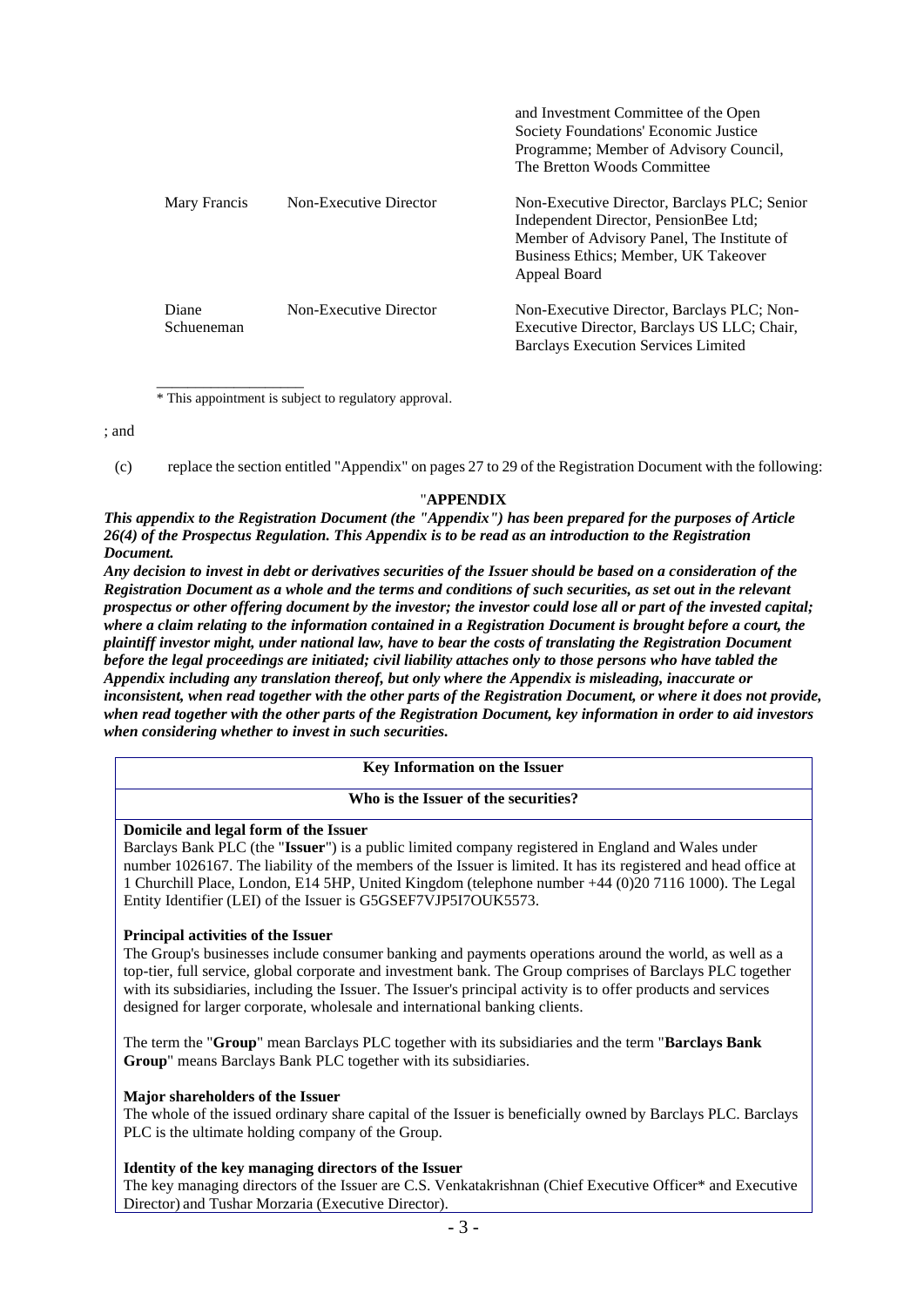\* This appointment is subject to regulatory approval.

### **Identity of the statutory auditors of the Issuer**

The statutory auditors of the Issuer are KPMG LLP ("**KPMG**"), chartered accountants and registered auditors (a member of the Institute of Chartered Accountants in England and Wales), of 15 Canada Square, London E14 5GL, United Kingdom.

### **What is the key financial information regarding the Issuer?**

The Issuer has derived the selected consolidated financial information included in the table below for the years ended 31 December 2020 and 31 December 2019 from the annual consolidated financial statements of the Issuer for the years ended 31 December 2020 and 2019 (the "**Financial Statements**"), which have each been audited with an unmodified opinion provided by KPMG. The selected financial information included in the table below for the six months ended 30 June 2021 and 30 June 2020 was derived from the unaudited Interim Results Announcement of the Issuer in respect of the six months ended 30 June 2021.

| <b>Consolidated Income Statement</b> |                              |         |                             |         |
|--------------------------------------|------------------------------|---------|-----------------------------|---------|
|                                      | As at 30 June<br>(unaudited) |         | As at 31<br><b>December</b> |         |
|                                      | 2021                         | 2020    | 2020                        | 2019    |
|                                      | $(f_m)$                      |         | (fm)                        |         |
|                                      | 1.523                        | 1.671   | 3.160                       | 3,907   |
|                                      | 3.200                        | 2.879   | 5.659                       | 5,672   |
|                                      | 288                          | (2,674) | (3,377)                     | (1,202) |
|                                      | 3.467                        | 4.225   | 7.076                       | 4.073   |
|                                      | 3.334                        | 1.523   | 3,075                       | 3,112   |
|                                      | 2.723                        | 1.293   | 2.451                       | 2,780   |

| <b>Consolidated Balance Sheet</b>                   |                                                        |                                              |         |  |  |
|-----------------------------------------------------|--------------------------------------------------------|----------------------------------------------|---------|--|--|
|                                                     | As at $30$<br>June<br>(unaudited)<br>As at 31 December |                                              |         |  |  |
|                                                     | 2021                                                   | 2020                                         | 2019    |  |  |
|                                                     | (fm)                                                   | $(f_m)$                                      |         |  |  |
|                                                     | 1,064,337                                              | 1,059,731                                    | 876,672 |  |  |
|                                                     | 42,931                                                 | 29,423                                       | 33,536  |  |  |
|                                                     | 29,045                                                 | 32,005                                       | 33.425  |  |  |
|                                                     | 133,815                                                | 134.267                                      | 141,636 |  |  |
|                                                     | 249,732                                                | 244.696                                      | 213,881 |  |  |
|                                                     | 53,696                                                 | 53,710                                       | 50,615  |  |  |
| <b>Certain Ratios from the Financial Statements</b> |                                                        |                                              |         |  |  |
|                                                     | As at $30$                                             |                                              |         |  |  |
|                                                     | June                                                   | As at $31$<br>(unaudited)<br><b>December</b> |         |  |  |
|                                                     | 2021                                                   | 2020                                         | 2019    |  |  |

|                                                         | (%)  | (%)  |      |
|---------------------------------------------------------|------|------|------|
|                                                         | 139  | 14.2 | 13.9 |
|                                                         | 21.2 | 21.0 | 22.1 |
|                                                         | 36   | -39  | 3.9  |
| What are the key risks that are specific to the Issuer? |      |      |      |

The Barclays Bank Group has identified a broad range of risks to which its businesses are exposed. Material risks are those to which senior management pay particular attention and which could cause the delivery of the Barclays Bank Group's strategy, results of operations, financial condition and/or prospects to differ materially from expectations. Emerging risks are those which have unknown components, the impact of which could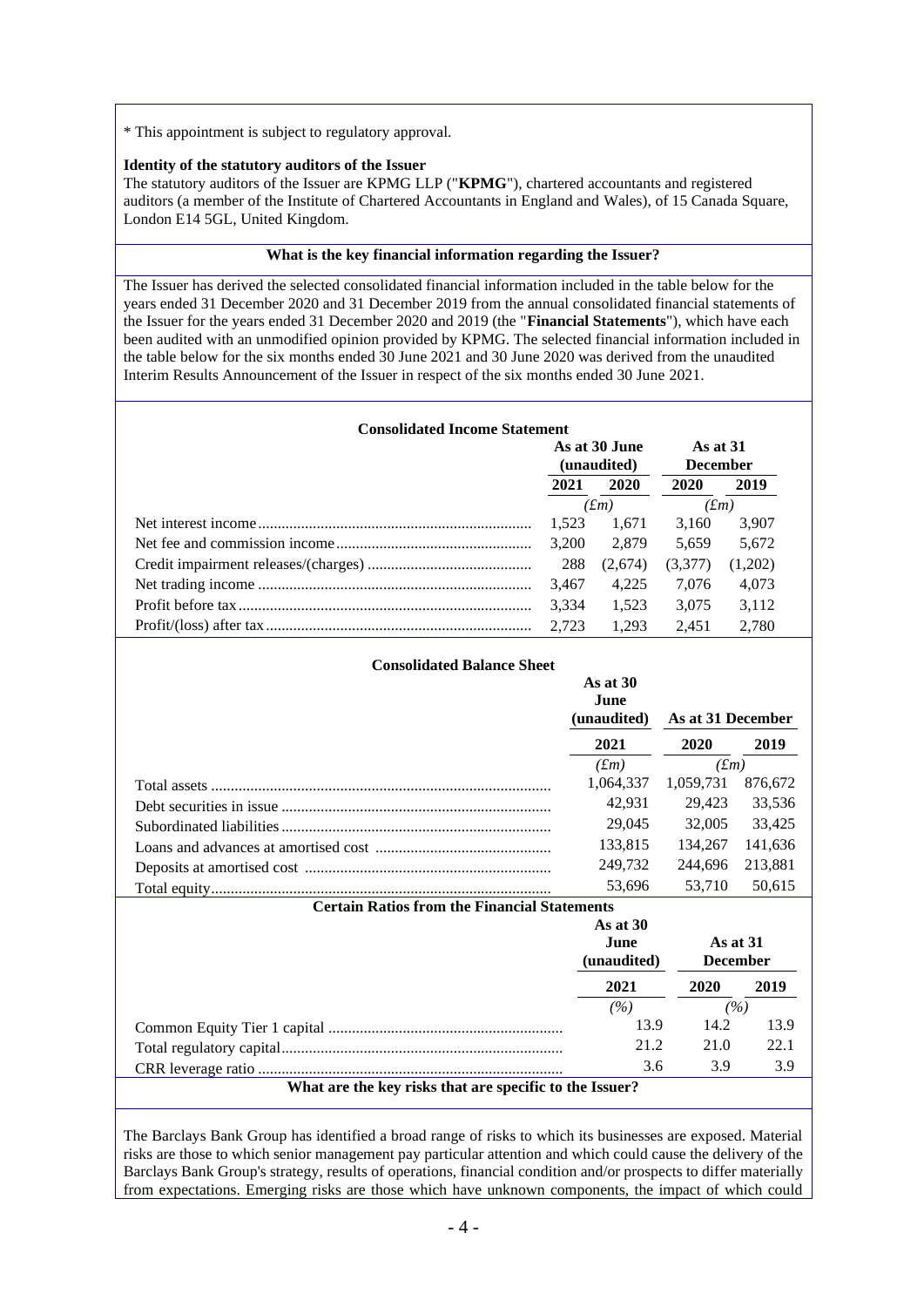crystallise over a longer time period. In addition, certain other factors beyond the Barclays Bank Group's control, including escalation of terrorism or global conflicts, natural disasters, pandemics and similar events, although not detailed below, could have a similar impact on the Barclays Bank Group.

- **Material existing and emerging risks potentially impacting more than one principal risk**: In addition to material and emerging risks impacting the principal risks set out below, there are also material existing and emerging risks that potentially impact more than one of these principal risks. These risks are: (i) the impact of COVID-19; (ii) potentially unfavourable global and local economic and market conditions, as well as geopolitical developments; (iii) the UK's withdrawal from the EU; (iv) the impact of interest rate changes on the Barclays Bank Group's profitability; (v) the competitive environments of the banking and financial services industry; (vi) the regulatory change agenda and impact on business model; (vii) the impact of climate change on the Barclays Bank Group's business; and (viii) the impact of benchmark interest rate reforms on the Barclays Bank Group.
- **Credit and Market risks:** Credit risk is the risk of loss to the Barclays Bank Group from the failure of clients, customers or counterparties, to fully honour their obligations to members of the Barclays Bank Group. The Barclays Bank Group is subject to risks arising from changes in credit quality and recovery rates of loans and advances due from borrowers and counterparties in any specific portfolio. Market risk is the risk of loss arising from potential adverse change in the value of the Barclays Bank Group's assets and liabilities from fluctuation in market variables.
- **Treasury and capital risk and the risk that the Issuer and the Barclays Bank Group are subject to substantial resolution powers:** There are three primary types of treasury and capital risk faced by the Barclays Bank Group which are (1) liquidity risk – the risk that the Barclays Bank Group is unable to meet its contractual or contingent obligations or that it does not have the appropriate amount of stable funding and liquidity to support its assets, which may also be impacted by credit rating changes; (2) capital risk – the risk that the Barclays Bank Group has an insufficient level or composition of capital; and (3) interest rate risk in the banking book – the risk that the Barclays Bank Group is exposed to capital or income volatility because of a mismatch between the interest rate exposures of its (non-traded) assets and liabilities. Under the Banking Act 2009, substantial powers are granted to the Bank of England (or, in certain circumstances, HM Treasury), in consultation with the United Kingdom Prudential Regulation Authority, the UK Financial Conduct Authority and HM Treasury, as appropriate as part of a special resolution regime. These powers enable the Bank of England (or any successor or replacement thereto and/or such other authority in the United Kingdom with the ability to exercise the UK Bail-in Power) (the "**Resolution Authority**") to implement various resolution measures and stabilisation options (including, but not limited to, the bail-in tool) with respect to a UK bank or investment firm and certain of its affiliates (as at the date of the Registration Document, including the Issuer) in circumstances in which the Resolution Authority is satisfied that the relevant resolution conditions are met.
- **Operational and model risks:** Operational risk is the risk of loss to the Barclays Bank Group from inadequate or failed processes or systems, human factors or due to external events where the root cause is not due to credit or market risks. Model risk is the risk of potential adverse consequences from financial assessments or decisions based on incorrect or misused model outputs and reports.
- **Conduct, reputation and legal risks and legal, competition and regulatory matters:** Conduct risk is the risk of detriment to customers, clients, market integrity, effective competition or the Barclays Bank Group from the inappropriate supply of financial services, including instances of wilful or negligent misconduct. Reputation risk is the risk that an action, transaction, investment, event, decision or business relationship will reduce trust in the Barclays Bank Group's integrity and competence. The Barclays Bank Group conducts activities in a highly regulated market which exposes it and its employees to legal risk arising from (i) the multitude of laws and regulations that apply to the businesses it operates, which are highly dynamic, may vary between jurisdictions, and are often unclear in their application to particular circumstances especially in new and emerging areas; and (ii) the diversified and evolving nature of the Barclays Bank Group's businesses and business practices. In each case, this exposes the Barclays Bank Group and its employees to the risk of loss or the imposition of penalties, damages or fines from the failure of members of the Barclays Bank Group to